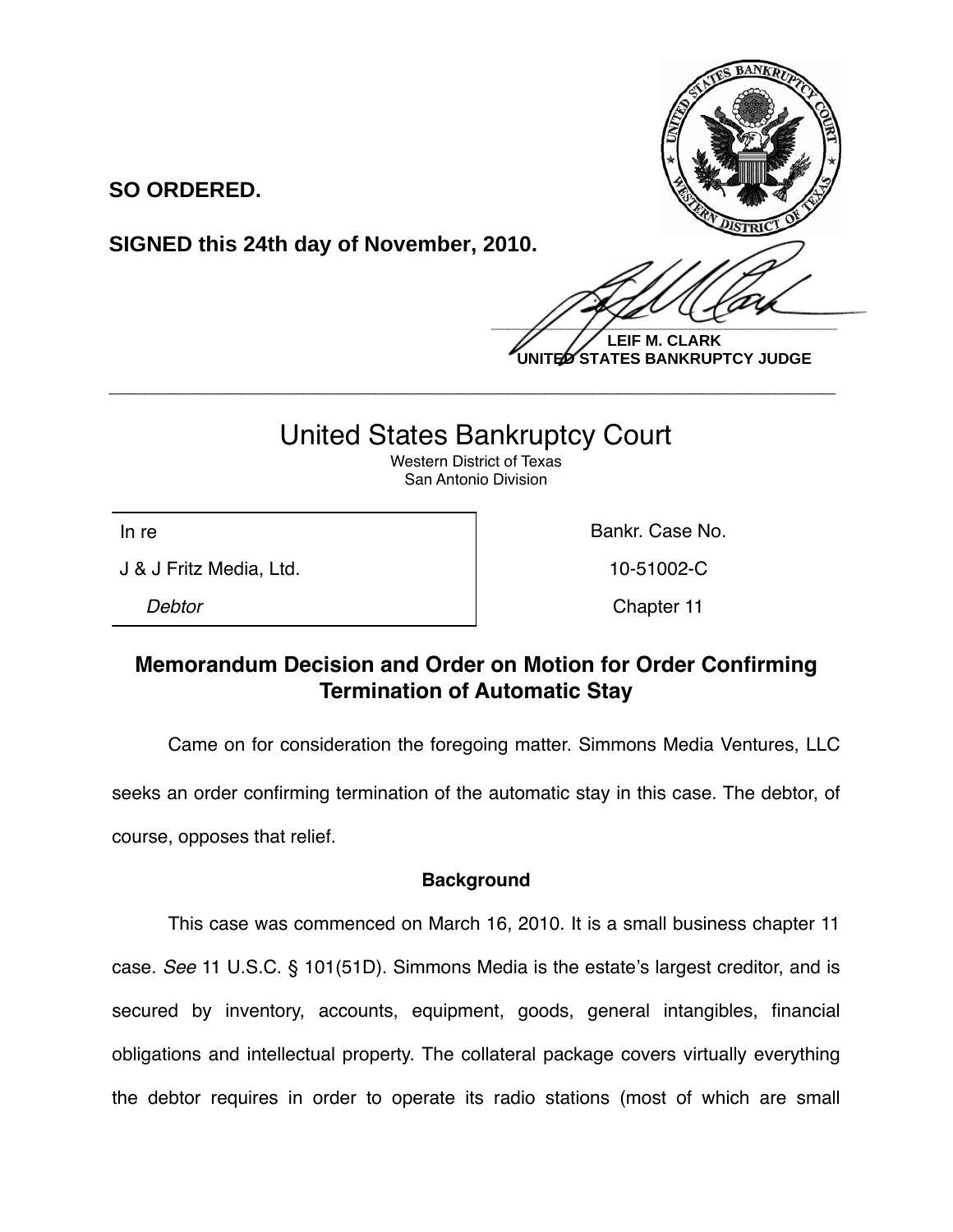stations in Fredericksburg and the surrounding area). However, the collateral does not include the debtor's radio licenses. The loan was acquired from another lender, and was renewed and extended in April 2009. The indebtedness stood at \$739,768.49 as of the petition date.

Simmons sought relief from the stay by motion dated July 28, 2010. The parties reached an agreement, memorialized as an agreed order entered by the court on August 23, 2010. The agreed order included the following language, relevant to the current motion:

... by September 30, 2010, Debtor will file a proposed disclosure statement and plan of reorganization (the "Plan") that has a reasonable possibility of being confirmed within a reasonable time and failure to timely file the Plan will result in the automatic stay under 11 U.S.C. § 362 immediately lifting as to Simmons for all purposes, and a determination by the Court that the Plan does not have a reasonable possibility of being confirmed within a reasonable time will result in the automatic stay under 11 U.S.C. § 362 immediately lifting as to Simmons for al purposes ...

Order [#40], at 3 (August 23, 2010). In the current motion, Simmons argues that this paragraph contains carefully selected terminology, designed to be make it easy for the court to later enforce the provision. The terminology "reasonable possibility of being confirmed within a reasonable time" was taken from the Supreme Court's decision in *United Savings Association of Texas v. Timbers of Inwood Forest Assoc., Ltd.*, 484 U.S. 365 (1988). The terminology is expressly echoed in section 362(d)(3), where it applies to single asset real estate cases. Although this case is not a single asset real estate, the parties agreed to use that terminology, thereby incorporating by reference that standard for purposes of this case.

In this motion, Simmons argues that the above paragraph has been triggered. The debtor filed a chapter 11 small business plan, on September 30, 2010, just barely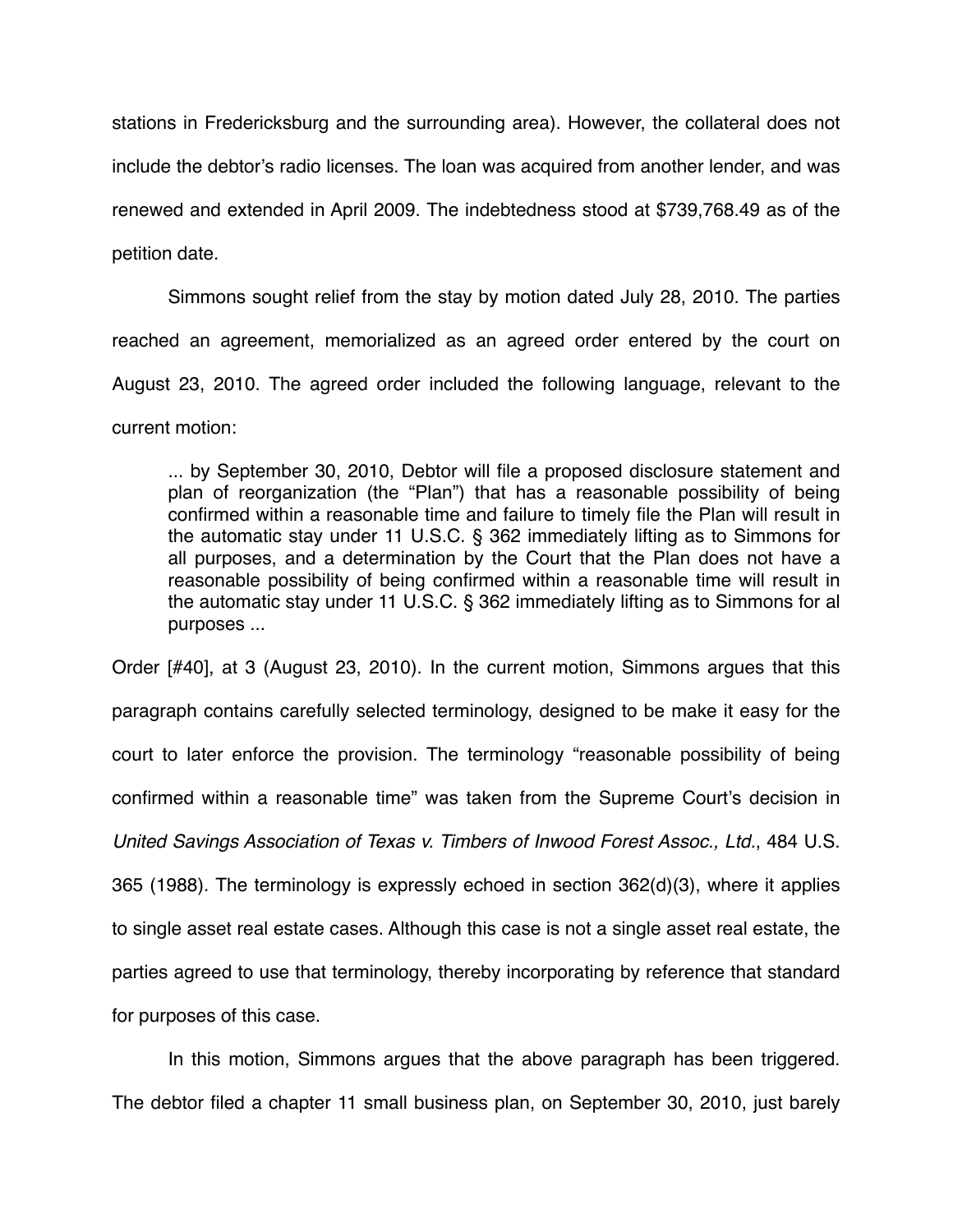within the exclusivity period (as extended by order of the court). On October 4, 2010, the debtor filed a motion to extend exclusivity period for filing a chapter 11 plan and disclosure statement, but did not seek expedited consideration of that motion. Because the motion lacked a negative notice language, it is presumably subject to being set in due course. The debtor did ask for (and obtained) an expedited hearing on its disclosure statement. At the expedited hearing, the court concluded that the disclosure statement should not be approved, though it stated that the ruling was "without prejudice to a refiling of an amended disclosure statement."

A review of the court's internal docket confirms that no order was uploaded on the motion to extend exclusivity. As a result, the motion was literally "invisible" to the court, because all motions in the court's electronic case filing system are routed to the court for its review by means of the order that is to be uploaded with the motion. Thus, if an attorney fails to upload an order using the electronic case filing system, the motion will never be seen by the court.**[1](#page-2-0)**

<span id="page-2-0"></span><sup>1</sup> It may not be immediately obvious to the casual observer, but each bankruptcy judge in this district has pending before him at any given time in excess of 3,000 cases. Without a device to alert the court that a given motion has been filed and requires attention, the court would have to review all 3,000 case dockets every day to see if any new motions had been filed -- an obviously ridiculous way to manage a docket. The device selected by the bankruptcy court for the Western District of Texas is simple: newly filed motions are accompanied by an uploaded proposed form of order. These orders are then routed to the courtroom deputy for re-routing, depending on a few simple criteria. Matters containing so-called "negative notice" are routed to an electronic "suspense box," where they are screened for notice and appropriateness for negative notice handling, then suspended for the requisite period to await any objections. Matters requiring a hearing are re-routed to a docket clerk for setting (including generating an electronic hearing notice via the Bankruptcy Noticing Center). When matters requiring a hearing are heard, the proposed order (or agreed order) is then re-routed to the judge for signing. Certain matters can be addressed directly by the court, and are re-routed to the judge for immediate consideration without the need for further hearing. Some matters are treated as expedited matters (including all motions for expedited relief) and are brought to the judge's direct attention by the courtroom deputy. If the court determines that expedited relief is appropriate, the electronic order is then re-routed to the judge for immediate entry. As can be seen from this brief review, a motion for which no order is uploaded is rather like a tree falling in the forest when no one is around to hear it. What is more, appending a form of order as an exhibit to the motion will not satisfy the order upload requirement because the exhibit cannot be independently manipulated electronically in the fashion described above. In this case, the motion did indeed have a form of order attached to the motion as an exhibit. No order was uploaded, however.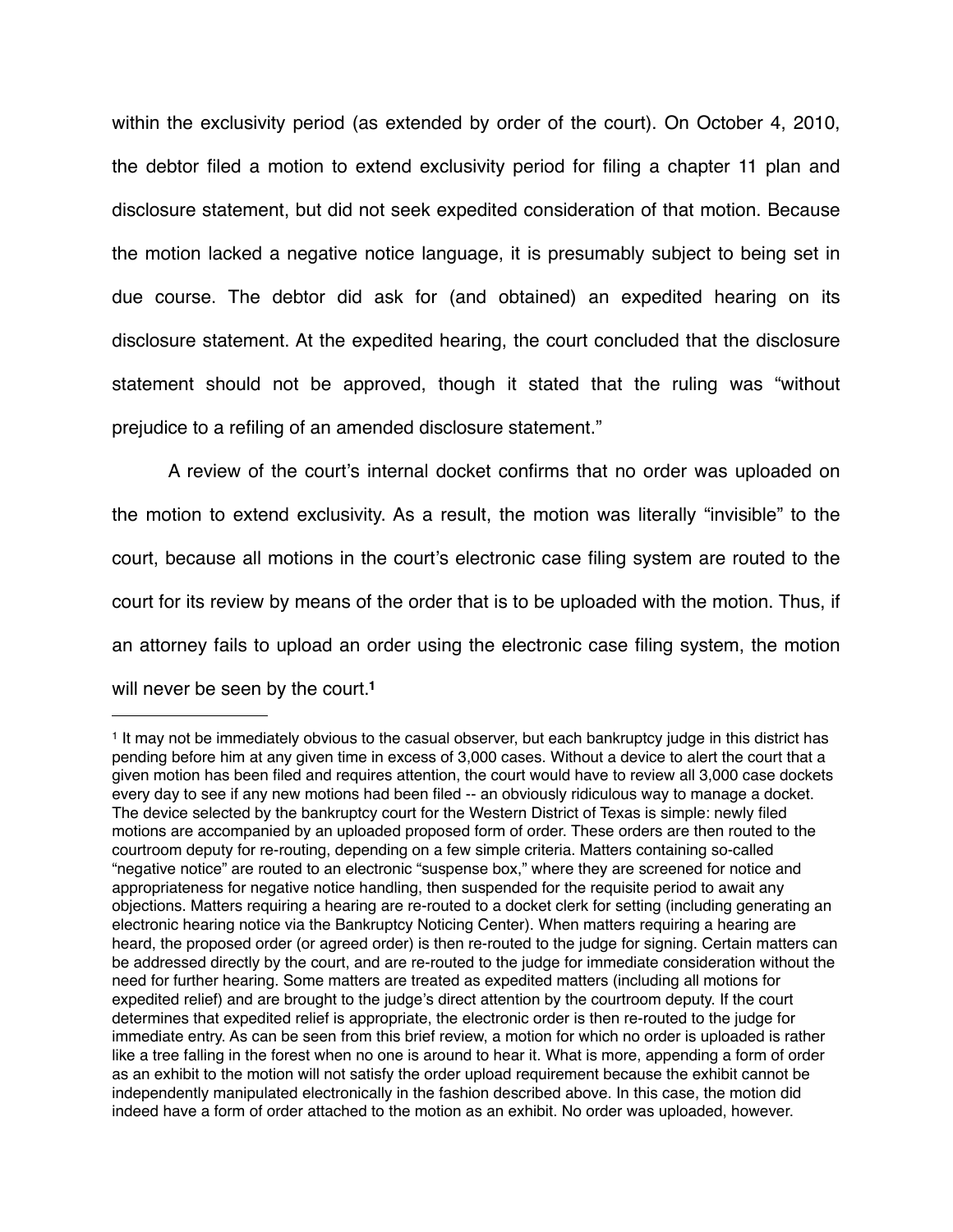The court never saw the motion to extend exclusivity until the court reviewed the docket as it considered the current motion by Simmons. Simmons, however, though it was unaware of the debtor's failure to upload a proposed form of order (because only the clerk and the court see this side of the electronic filing system), was aware of the motion -- as well as of the clock ticking on the motion. Simmons waited until 45 days had expired from the date the plan was filed. The 45th day was November 14, 2010 (a Sunday) so that the last day to obtain confirmation of the plan was the next day. Of course, no confirmation occurred as of that date because the debtor had failed to obtain approval of its disclosure statement. On November 18, 2010, Simmons filed this motion and made its pitch that, under the terms of the agreed order on lift stay, the stay must now lift because the debtor could not, as a matter of fact and law, obtain confirmation within a reasonable time.

Simmons rightly relies on sections 1121(e)(3) and 1129(e), a pernicious piece of

legislation enacted in 2005 that lays a trap for the unwary. Section 1129(e) says that

In a small business case, the court shall confirm a plan that complies with the applicable provisions of this title and that is filed in accordance with section 1121 (e) not later than 45 days after the plan is filed unless the time for confirmation is extended in accordance with section 1121(e)(3).

11 U.S.C. § 1129(e). Then section 1121(e)(3) says that

the time periods specified in paragraphs (1) and (2), and the time fixed in section 1129(e) within which the plan shall be confirmed, may be extended only if --

- **(A)** the debtor, after providing notice to parties in interest (including the United States trustee), demonstrates by a preponderance of the evidence that it is more likely than not that the court will confirm a plan within a reasonable period of time;
- **(B)** a new deadline is imposed at the time the extension is granted; and
- **(C)** the order extending time is signed before the existing deadline has expired.